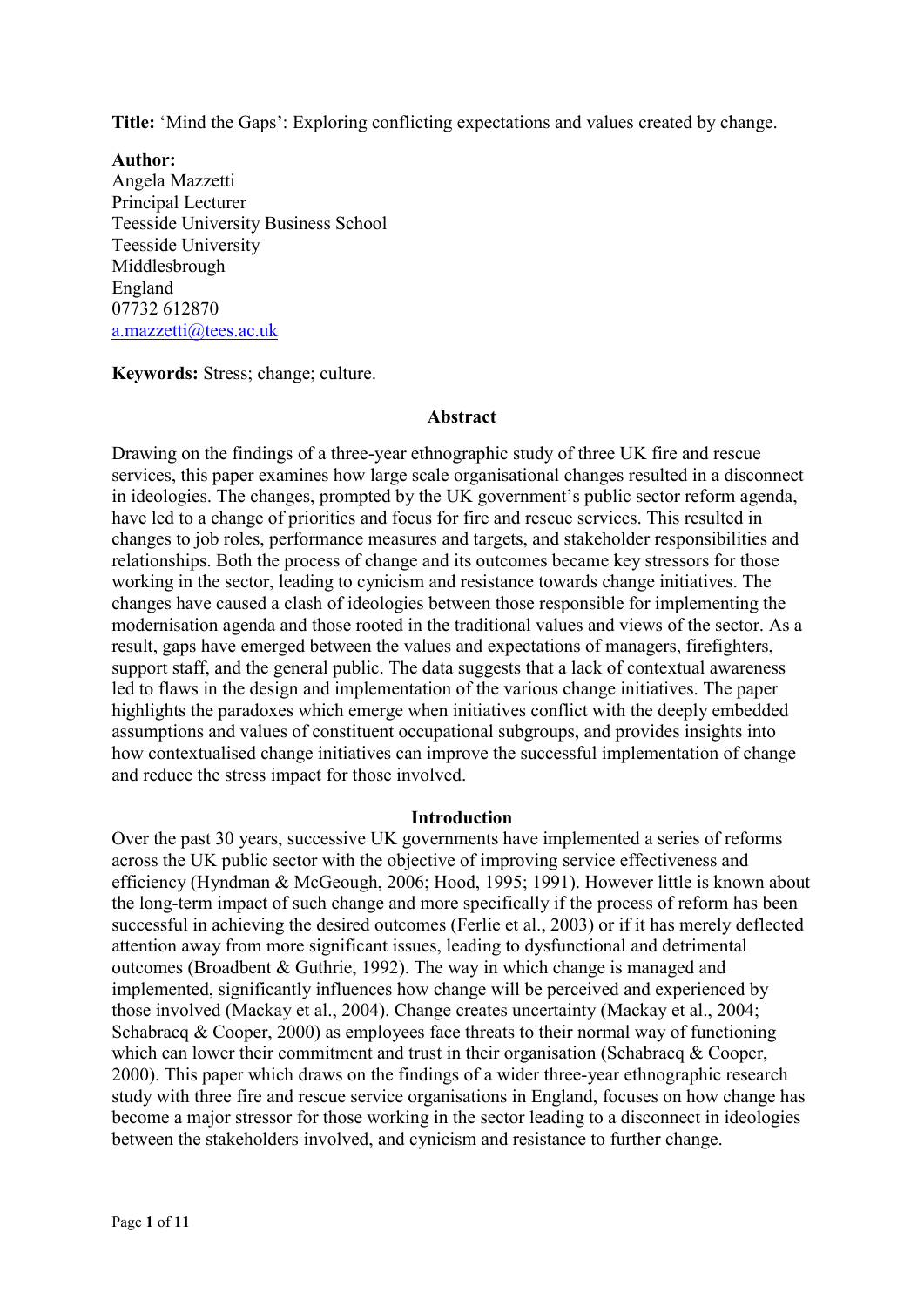#### **Defining Stress**

Transactional approaches to stress focus on understanding the person / environment relationship and on researching stress as a process (Lazarus, 2000; 1999). The stress process involves an assessment of the significance of a situation, encounter, or event (primary appraisal); an assessment of available resources to cope with the situation (secondary appraisal) and the deployment of cognitive and behavioural efforts to manage and reduce the stress reaction to situations appraised as significant (coping) (Folkman & Lazarus, 1988; Folkman et al., 1986). An emphasis on appraisal (how the significance of an event, an encounter or a situation, is assessed) distinguishes the transactional approach to stress from other approaches by focusing attention on capturing the sense making of the stress experience (Lazarus, 1999). This approach emphasises that stress in not solely a person factor or an environment factor, but that stress is a process involving both in a changing and adapting relationship (Lazarus, 1999; 1993; 1990). The primary appraisal alternatives are harm / loss (which deals with harm or loss that has actually taken place); threat (which has to do with harm or loss that has not yet taken place but is likely to do so); and challenge (which deals with knowing that although there are difficulties ahead, with a positive and optimistic attitude, they can be overcome) (Lazarus, 1999). Lazarus (1999) noted a number of individual factors (goals and aspirations, beliefs about self, and personal resources), environmental factors (environmental demands, constraints and opportunities, and culture), and temporal factors (timing and duration of the event) which influenced the appraisal process. Stress arises when a situation, event, or encounter is appraised as having the potential to impact significantly on values, aspirations or beliefs, to tax available demands, to threaten well-being or disturb normal functioning (Folkman et al., 1986). Appraisal is the critical dimension in this process and failure to explore its significance, impacts our understanding of the subjective nature of stress (Lazarus, 2000; 1999). What some may perceive as stressful, others may not and therefore situations cannot be categorised as 'stressors' independent of a person's reaction to them (Lazarus, 1990). Stress is a dynamic process and appraisal and coping may develop and adapt over time (Aldwin, 2007; Lazarus, 1990). We have 'histories' and 'futures' which shape our understanding and thinking and appraisals occur at points between these 'histories' and 'futures' and are therefore informed by what happened in the past and what we anticipate in the future (Arthur, 2004).

### **The UK Fire and Rescue Service**

Fire and rescue services in England are managed by a local Fire Authority, a statutory body made up of local councillors and the Chief Fire Officer (Department for Communities and Local Government, 2011). The majority of funding for fire authorities comes from central government (approx. 85%) with the remaining funding from local authority council tax (Department for Communities and Local Government, 2011; Seifert & Sibley, 2005). Central government also provides the statutory framework which governs fire authorities through the Fire and Rescue Services Act (2004) which obliges fire authorities to provide the personnel, training, and equipment to meet all 'normal' local requirements (Department for Communities and Local Government, 2011). The number of fire stations, fire appliances, specialist services, and staff will therefore vary to meet local needs depending on the size, geographical demands, and demographic demands of the area covered by the regional fire authorities (Department for Communities and Local Government, 2011). Central government also sets the performance indicators against which the effectiveness of fire authorities is measured (Seifert & Sibley, 2005) with the level of funding dependent on the achievement of a number of service delivery (for example number of fires / number of fire-related fatalities) and corporate health (for example sickness absence levels) performance outcomes (Department for Communities and Local Government, 2011; Seifert & Sibley, 2005).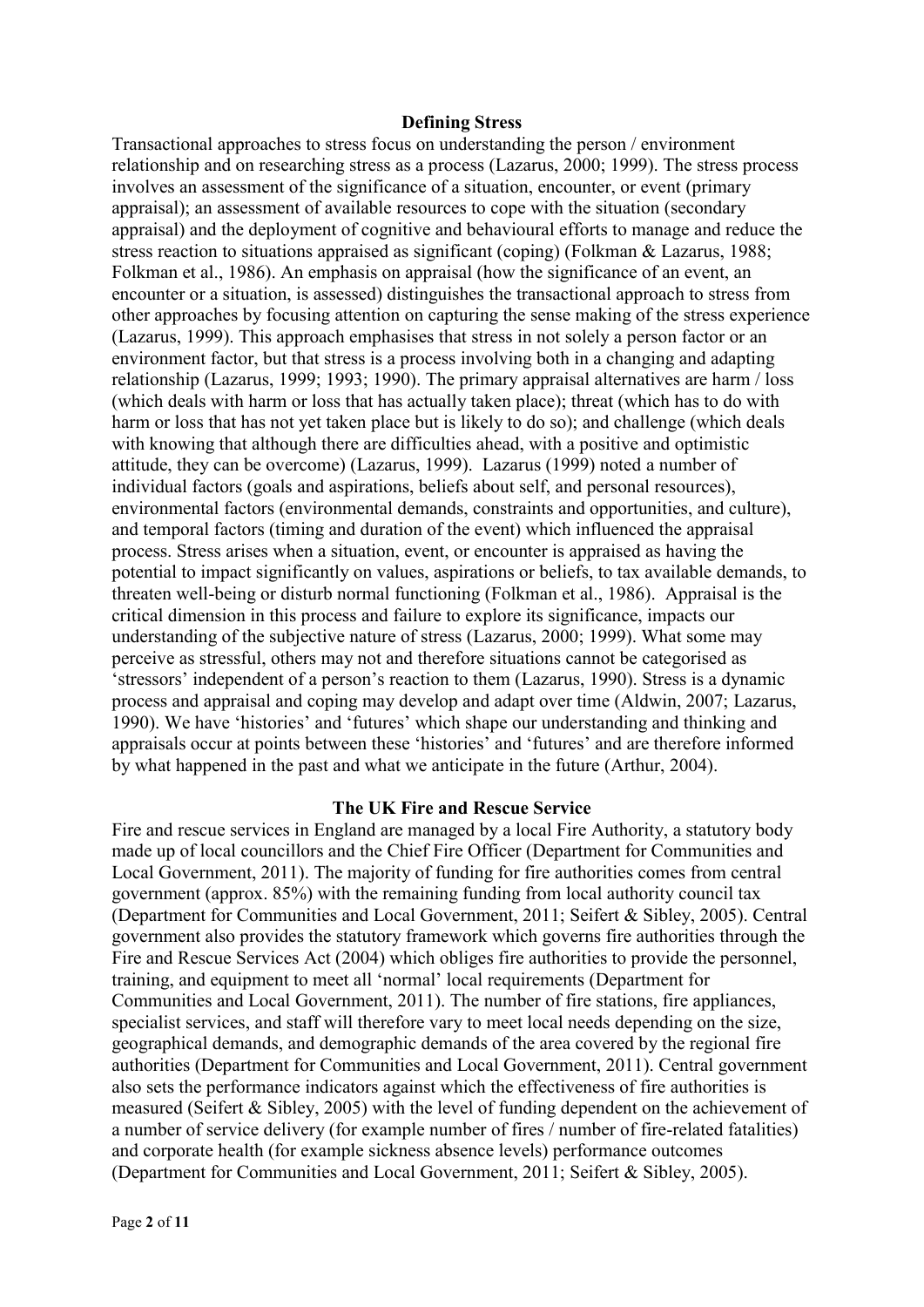Staff within the fire and rescue services are classified as firefighters (operational / uniformed staff whose role is that of firefighter regardless of rank / level), control staff (uniformed personnel who are employed to work in fire and rescue service control centres to answer emergency calls), and support staff (non-uniformed / non-operational staff such as staff employed in human resources, marketing, media liaison, finance, strategic planning and analysis, and IT) (Department for Communities and Local Government, 2011).

Operational activities are categorised into three areas: response (providing emergency response to fires, road traffic accidents, floods); prevention (providing education and advice on fire and road safety); and protection (enforcing fire safety legislation) (Department for Communities and Local Government, 2011). Targets are set centrally and locally to reduce the number of response activities and to increase the level of prevention and protection work (Seifert & Sibley, 2005). In addition to attending fires, fire and rescue services also deal with rescuing people from road traffic accidents and confined spaces, severe weather situations including flooding and collapsed structures, and chemical, biological and radioactive leaks and spills and therefore many fire and rescue services have specialist rescue teams for example, animal rescue teams, decontamination teams, or, boat crews (Department for Communities and Local Government, 2011).

In addition to responding to incidents, fire and rescue services are also responsible for protecting the local community by delivering their enforcement duties, performing audits and inspections of non-domestic premises to ensure that the premises meet the required fire regulatory standards (Department for Communities and Local Government, 2011). They also have a duty for prevention and are required to undertake targeted community fire safety checks and campaigns and therefore carry out home safety checks at domestic properties which can result in the installation of fire prevention equipment, and also provide a number of educational initiatives which often involve partnership working either with other emergency services (for example the police) or agencies (for example road safety agencies) (Department for Communities and Local Government, 2011).

The fire services' dispute of 2002-2004 brought to a head the tensions between the fire service and the government (Burchill, 2004; Seifert & Sibley, 2005). In 2002 the Fire Brigades Union (FBU) presented what has been described as an ordinary pay claim (Seifert  $\&$ Sibley, 2005). However, what started out as a normal pay claim turned into a complex political struggle between the 'new labour' government and the FBU. Using the analogy of Oliver Twist, Seifert & Sibley (2005) suggest that the principal aim of the government's opposition to the pay claim made by the FBU was to defend the system in the interests of those who own and run the system and therefore that the government's opposition to the claim served to send out a strong message to all other public sector unions that the government held the power and control in this issue. They suggest that the government's interference was to weaken the trade union and push through modernisation programmes not just in the fire brigade but also with all public sector services. They further suggest that the FBU believed that the traumatic nature of the role of a firefighter was downplayed and the professional and technical skills of firefighters were being undervalued. The focus on reduction targets and therefore fire and rescue service effectiveness being judged on the number of incidents and fatalities led to a further clash of ideologies and cynicism of the system. Firefighters do not create an incident, the public do, therefore firefighters were being measured against a target over which they had limited control and risking their lives in response to an incident which is considered a failure in performance terms (Seifert & Sibley,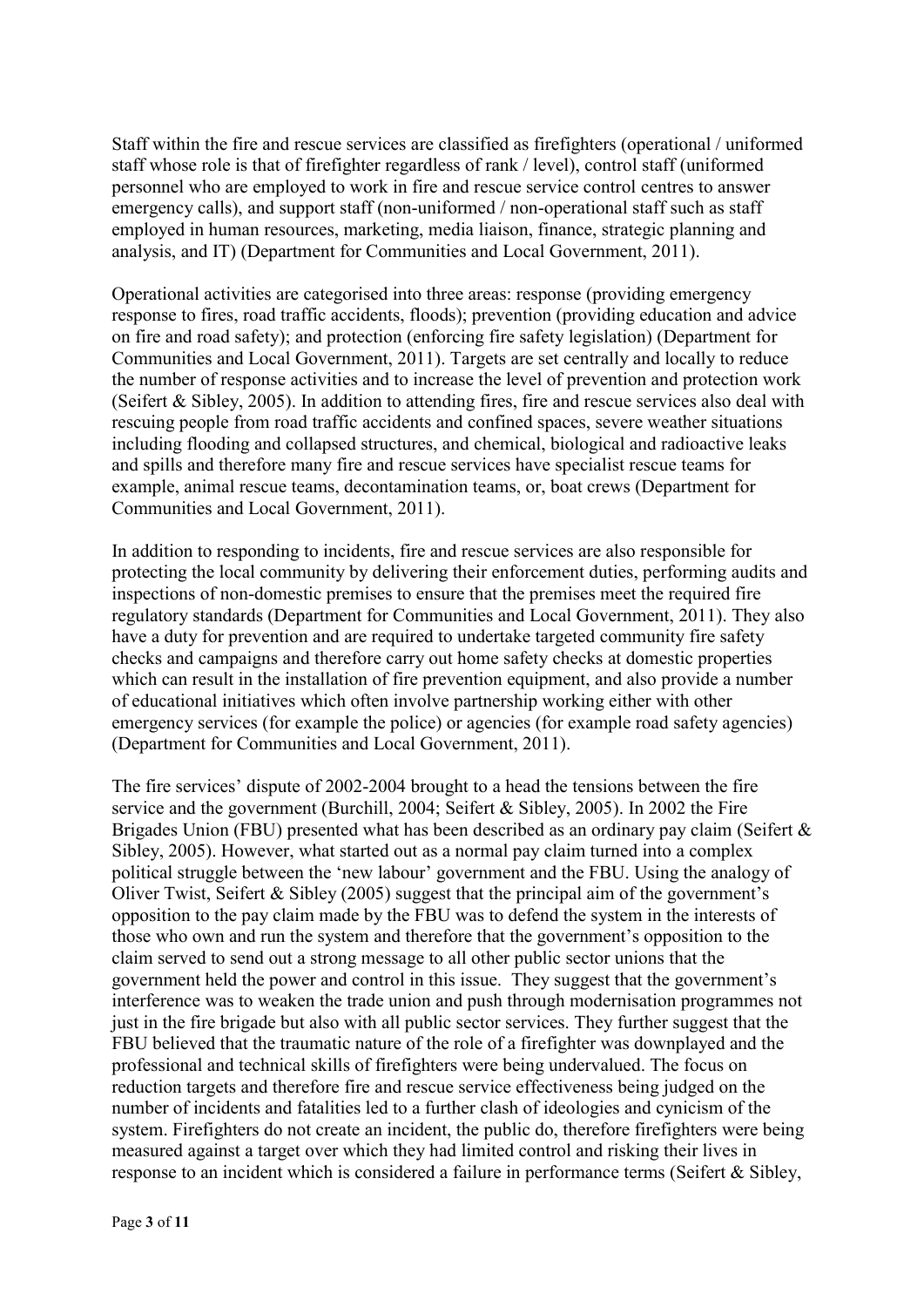2005). The modernisation agenda also led to an emphasis on human resources management and monitoring which created friction in a culture previously characterised by less disciplined attitudes (Penfold et al., 2009).

### **Methodology**

Within the field of occupational stress research, there is a recognised need for more qualitative research to advance our understanding of stress as a complex and dynamic process (Jones & Bright, 2001; Lazarus 2000; 1999; Wainwright & Calnan, 2002). Researching stress as a dynamic and subjective process requires research techniques that have the sophistication to explore in-depth meanings and context (Arthur, 2004; Lazarus 2000; 1999; Mazzetti & Blenkinsopp, 2012). This study entailed a three-year ethnographic study involving three fire and rescue services in England. Ethnography is characterised by its objective to explore the social meaning assigned by groups to their normal everyday activities (Agar, 1980; Atkinson et al., 2001; Brewer, 2004; 2000; Hammersley & Atkinson, 2007; Linstead, 1997; Rosen, 1991; Van Maanen, 2011; Watson, 2011) an objective that requires the close involvement of the researcher in the social setting being studied over an extended period of time (Agar, 1980; Brewer 2004; 2000; Hammersely & Atkinson, 2007; Linstead, 1997; Van Maanen,1988; Watson, 2011). Ethnography as a style of research enables the researcher to employ a variety of research methods in the collection of data and this study included one-to-one interviews with key informants, focus group interviews with 'front line' staff, and participant observation in everyday activities.

In order to overcome the limitations of a single case study approach multiple case studies were selected. This collective case study approach would enable the study of several instances of the same phenomena (appraisal and coping) in different contexts (Brewer 2000; Eisenhardt, 1989; Eisenhardt & Graebner, 2007; Stake, 2005) and therefore improve the generalisability and representativeness of the study (Brewer 2004; 2000) by cross checking and making comparison across the different cases (Brewer, 2000; Eisenhardt, 1989; Eisenhardt & Graebner, 2007; Hartley, 2004; Stake, 2005;). Data was analysed using template analysis, a process of thematically organising data which enables researchers to take a structured approach to data interpretation (King, 2004). Through this process similarities both within case and across case (Eisenhardt, 1989) were identified which serves to improve the transferability of the findings.

Ethical considerations are integral to all aspects of management research (Bell & Bryman, 2007) and management researchers have a duty to protect their research participants from harm and to protect their rights (Bell & Bryman, 2007; Murphy & Dingwall, 2001) and ethical dilemmas have surfaced in the production of this paper. By its nature, ethnographic research involves a small number of research settings and therefore there is a greater risk that the identity of the participants might be made visible (Murphy & Dingwall, 2001). The participants shared very sensitive information which could be misinterpreted by others (Hartley, 2004; Murphy & Dingwall, 2001) and therefore none of the services which participated in this research have been identified.

# **Findings**

This paper draws on the findings from a larger study exploring stress appraisal and coping in the fire and rescue service. A key theme which emerged from this wider study was the impact of successive government reforms across the UK public sector and in particular the introduction of service effectiveness and efficiency performance measures which have led to a series on organisational changes including changes to roles and responsibilities, changes to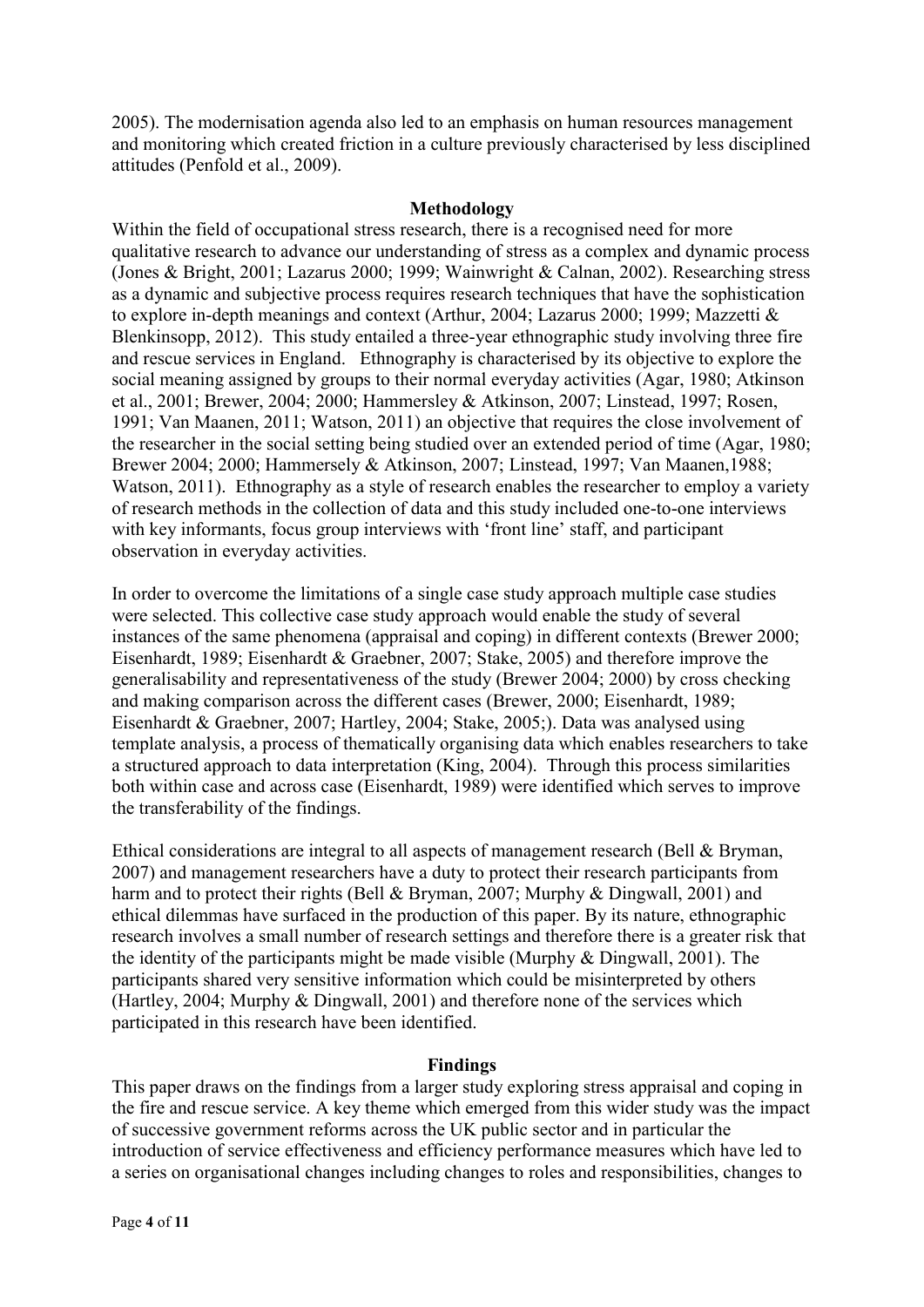shift patterns, the introduction of new equipment, revised staffing and command structure, and the introduction of new support functions to implement and report on performance outcomes. These changes have created a sense of loss and threat for those involved in the change process. These losses and threats will now be explored in more detail. During the research study, formal and informal one-to-one and focus groups interviews were held with a variety of different functions including firefighters, support staff, operational managers and support managers. Notes from these meetings are used below to highlight the key themes.

# **Appraisal of Loss**

A recurring theme highlighted by the participants was the greater emphasis now placed on incident reduction and prevention duties within the service. Firefighters highlighted that although they appreciated the importance of prevention initiatives they had experienced a sense of loss of their identity as a firefighter. Their operational managers highlighted the impact that a greater emphasis on incident reduction to measure performance effectiveness had on their role as a manager. In addition, all of the participants (operational and support) considered that engaging in safety awareness activities within the community puts firefighters under unnecessary scrutiny from the public who have a different expectation as to the role and purpose of a firefighter. The operational functions considered that firefighters had lost the support of the general public, which many considered was as a result of the media coverage of the industrial dispute of 2002-2004. They considered that this loss had been further exacerbated in the current economic climate of money and job worries and increased public and media scrutiny regarding public expenditure. However, they also considered that the public had an out-dated view of the role of a modern day firefighter. The participants gave numerous examples of the non-emergency calls they had to deal with and the pressure that the public would put firefighters under to enter fires, jump into rivers, or onto frozen lakes before the risks had been assessed or the necessary procedures put in place to mitigate risk. The firefighters considered that the public no longer valued the importance of their role or more significantly, no longer valued their lives. The participants had experienced a series of changes to their terms and conditions which they considered devalued their role. Firefighters felt powerless to challenge the system and they could not understand the rationale for so many changes. For the middle layer operational managers, this was becoming a major stressor.

# **Appraisal of Threat**

All of the services taking part in this study were going through a process of funding cuts and downsizing. The support staff felt most vulnerable and anticipated that the support roles would be worst hit. They considered that the uncertainty created by downsizing and funding cuts had further widened the gap between the operational and support functions. The support managers considered that it was not just within the sector that their roles were devalued but more generally in society. They considered that the government focus on cut backs to curb public sector spending had led to greater media and public scrutiny regarding their value. They considered that this has led to increased internal competition as departments competed to prove their value and contribution which had led to a break down in team work. The operational functions feared a further erosion of their terms and conditions and at the time of the research a recurring theme was the government's proposed changes to pensions.

The participants in this study describe a sector which has already experienced significant changes to its mission, its ways of working, and the basis on which its performance is evaluated. The current government's comprehensive spending review has created an environment of funding cuts and downsizing across the public sector which the participants consider has led to increased media and public sensitivity to the 'worthiness' of jobs in the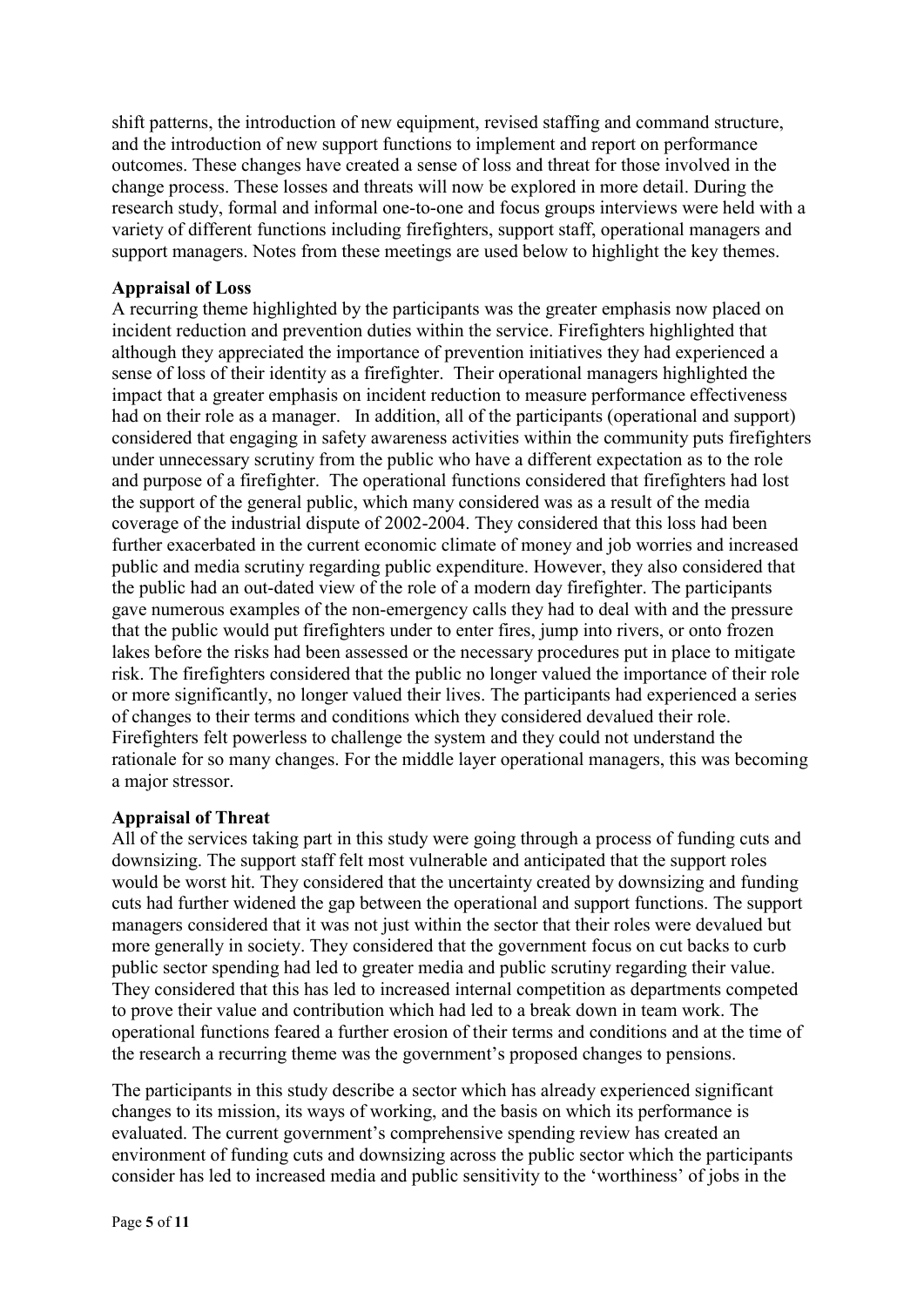public sector. The process of change has created a series of 'gaps' between the stakeholders involved. Firefighters consider that their identity and status has been devalued and that they have lost the support of the government who continue to enforce changes to their terms and conditions, their organisations and managers who embody and implement these changes, and the general public who no longer value the role they play in society. The support functions feel vulnerable and devalued. They consider that they have lost the support of government who perceive them as 'pen pushers', their organisations who are reviewing which jobs to cut, the public who question the 'worthiness' of their roles, their support colleagues who are engaging in active competition for jobs, and their operational colleagues who do not consider their support roles as important.

### **Discussion**

Change is a key stressor as change is rarely implemented effectively (MacKay et al., 2004). Researchers suggest that many change initiatives fail because the significance of 'context' is ignored, resulting in superficial rather than deeply embedded change (Ferlie et al., 2003; Hofstede, 1981; Hyndman & McGeough, 2006). This study highlights that failure to understand 'context' can lead to disconnects between the stakeholders involved in the change process. The issue of context will now be discussed in more detail.

### **Occupational Culture**

Understanding culture is a key consideration when implementation change programmes (Alvesson & Sveningsson, 2008; Heracleous, 2001; Heracleous & Langham, 1996; Johnson, 1992). Cultures have overt manifestations of culture (including dress, rituals and ceremonies, formalised ways of working, and emotional displays), particular 'espoused beliefs and values' which have become embedded in the group's ideology, and taken-for-granted, deeply embedded 'basic assumptions' that underpin the group's thinking and behaviour (Schein, 2004). In order to deliver lasting change it is necessary to bring deeply embedded assumptions, the culture's paradigm (Johnson, 1992) to the surface and understand how this paradigm is expressed and legitimised (Heracleous, 2001) in the overt manifestations of culture including organisational structures, rites and routines, and control systems (Alvesson & Sveningsson, 2008; Heracleous, 2001; Heracleous & Langham, 1996; Johnson, 1992). Within the fire and rescue service, the dominant culture is the firefighter occupational culture. Members of distinct occupational cultures derive much of their identity and status from their occupations (Ashford et al., 2008; Van Maanen & Barley, 1984) and occupations who protect the safety and welfare of others and face danger in doing so, internalise a favourable selfimage of the value they provide to society as a means of coping with the demands of their role (Van Maanen & Barley, 1993). The implementation of reduction targets for the sector, changes to roles and measures of effectiveness, and changing public attitudes towards the public sector and towards the role of a firefighter have therefore significantly challenged the firefighter paradigm that they represent a highly-valued emergency response function.

### **Readiness to Change**

For change to be effective, organisational members have to perceive that there is a need for change and that the organisation is ready for change (Armenakis et al., 1993). An essential function of culture is to provide stability and therefore challenges to this stability create a paradoxical situation leading to feelings of uncertainty (Schabracq & Cooper, 2000; Trice & Beyer 1993). Occupational cultures emerge as groups who perform the same set tasks develop shared ways of coping with the demands and uncertainties of their work (Schein, 2004; Trice & Beyer, 1993). As cultural identity develops, occupational members come to believe that they collectively know best how to cope with the demands of their work (Schein,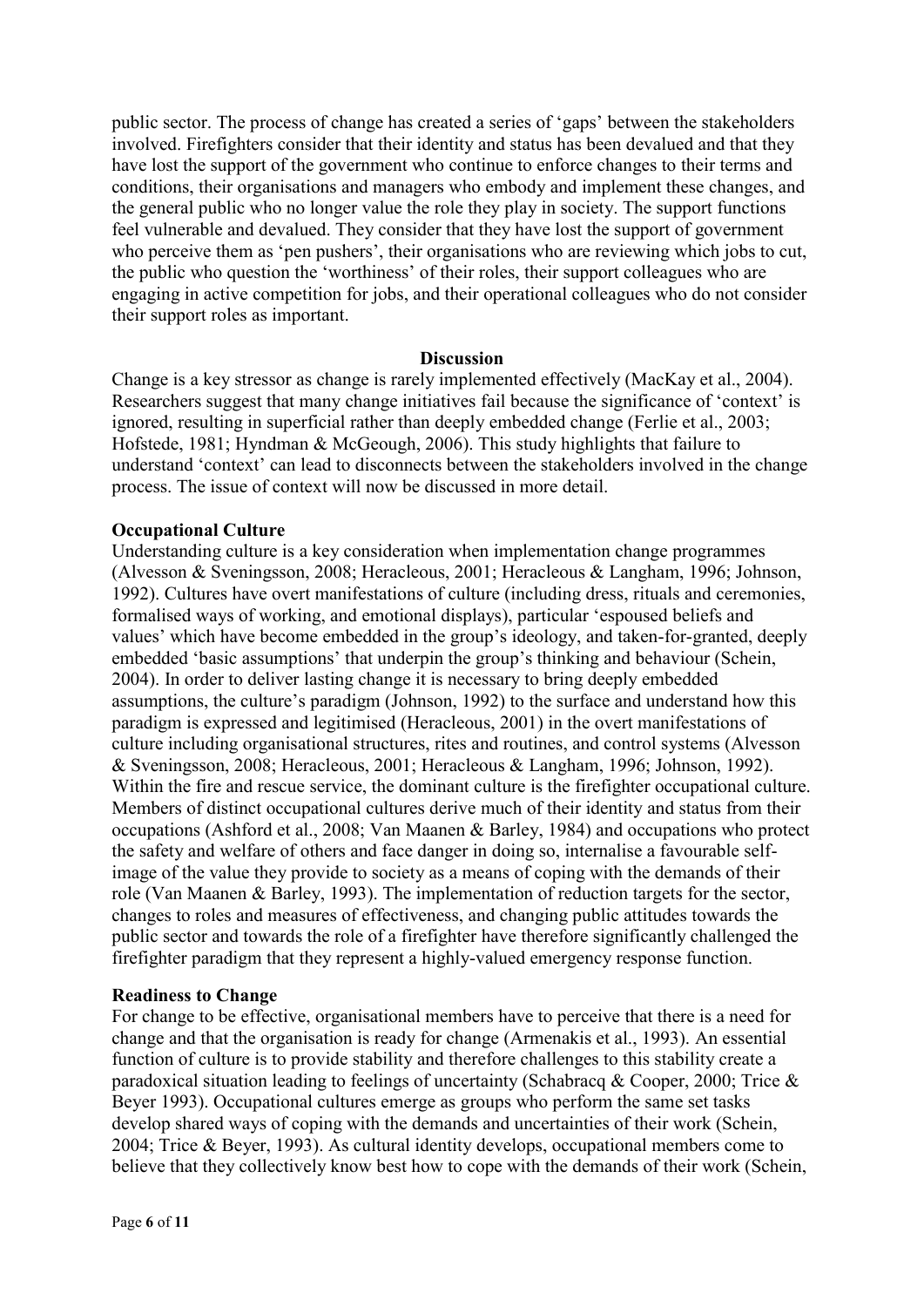2004; Trice & Beyer, 1993) and society recognises this identity by formally acknowledging the occupation and according specific rights to group members to perform these specialist tasks (Van Maanen & Barley, 1984). With continued reinforcement their shared values and beliefs become deeply embedded into the assumptions of the occupation (Schein, 2004; Trice & Beyer, 1993), and intense apprenticeship programmes pass on cognitive and behavioural norms and values to newcomers (Schein, 2004; Trice & Beyer, 1993). These shared assumptions become the groups' paradigm, their DNA (Schein, 2004) and as such, they are non-negotiable and resistant to change (Schein, 2004; Trice & Beyer, 1993). Therefore changes which firefighters perceive as threatening their stability and which they do not perceive as necessary are likely to be met with resistance.

The operational managers in this study had experienced significant conflict as they belong to both the dominant occupational group (firefighters) but also the organisation's 'administration' responsible for driving through change. This had led to a clash in ideologies for many of the managers particularly those at the middle layers who do not consider that changes are always in the best interests of the service. This may be a particular issue for organisations in which managers are both part of the dominant occupational group and the organisation's administration (Trice & Beyer, 1993). Managers act as organisational change agents and as such, they influence their subordinates attitudes towards change (Cinite el al., 2009). Therefore if managers do not embody their organisation's values regarding change, they will not create a sense of readiness for change in their subordinates (Armenakis et al., 1993; Cinite et al., 2009).

### **Histories and Futures**

We have 'histories' and 'futures' which shape our understanding and thinking. Appraisals occur at points between these 'histories' and 'futures' and are therefore informed by what happened in the past and what we anticipate in the future (Arthur, 2004). A recurring theme raised throughout this research was the strike of 2002-2004. This has led to a general cynicism and mistrust of change as change represents loss. In addition, current government reforms present further threats to firefighter terms and conditions. A recurring theme was the proposed government changes to firefighter pensions and at the time of completing this paper the Fire Brigades Union was preparing to ballot its members regarding further industrial action as a result of these proposed changes. Attitudes towards change therefore need to be understood in the context of an organisation's 'histories' and 'futures'.

#### **Stakeholder Perspectives of Performance**

A significant change for public services has been the implementation of private sector style performance management practices to monitor the costs associated with delivering the service against the quality of the output produced and as such, a number of performance measures and practices have been introduced to make services more transparent and accountable to their users (Ferlie et al., 2003; Hood, 1991, 1995; Hyndman & McGeough, 2006). However, there are difficulties when implementing performance management systems which focus on quantifiable output into public sector services (Hyndman & McGeough, 2006) as attention needs to be given to the social (Broadbent & Guthrie, 1992) and political (Ferlie et al., 2003) contexts in which public sector organisations operate (Hofstede, 1981). The public sector is constrained by policy setting, increased media, government and public scrutiny, and ever-changing user expectations and demands (Ferlie et al., 2003). In this context the concept of effectiveness is more complex as the delivery of the service is coproduced (Ferlie et al., 2003) and therefore there is less of a tangible link between inputs and results (Hyndman & McGeough, 2006). Failure to acknowledge these complexities and implement a 'one size fits all' approach can lead to improved transparency and accountability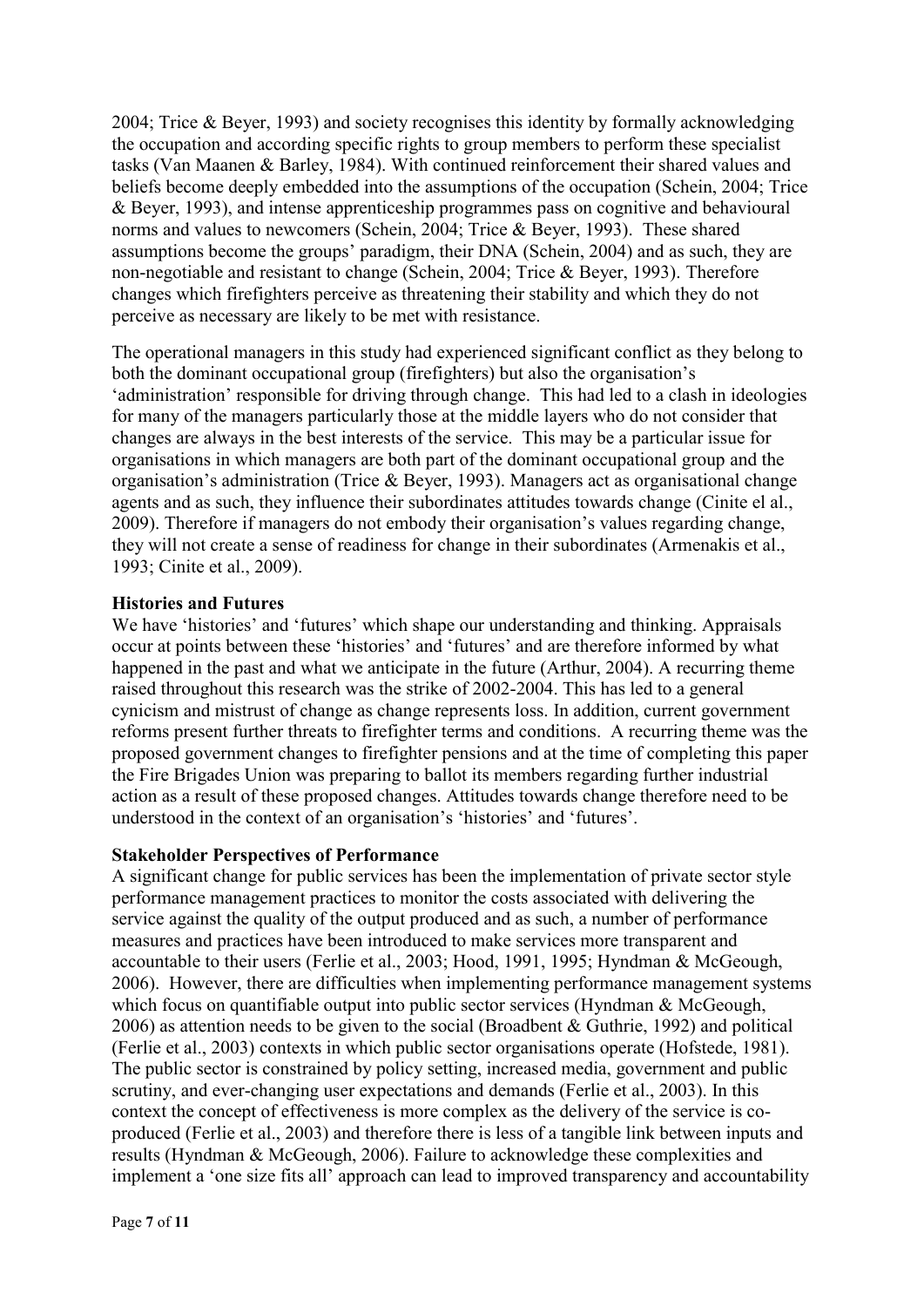but not necessarily improved performance (Hyndman & McGeough, 2006), resulting in dysfunctional (Ferlie et al., 2003) and unintended outcomes (Hofstede, 1981). Seifert & Sibley (2005) suggest that the focus on reduction targets and therefore fire and rescue service effectiveness being judged on the number of incidents and fatalities has led to a clash of government and fire service ideologies resulting in cynicism of the system and the public as firefighters do not create incidents, the public do. Therefore firefighters are being measured against a target over which they have limited control and risking their lives in response to an incident which is considered a failure in performance terms (Seifert & Sibley, 2005). The participants highlighted that this had led to a negative view of those responsible for hoax or malicious incidents.

However, the participants also highlighted that the current measures of performance focused on prevention may be at odds with the expectations of the public who are more concerned with response. The participants in this study gave a number of examples of their prevention role bringing them into conflict with a public who perceived them to be 'hanging about' rather than 'fighting fires'. In its 2011 Fire Futures Report, the current UK coalition government highlighted the challenge of a more demanding public who expect more from their public services regardless of funding cuts. The report recognised that the public put great importance on effective and rapid response but have a low awareness of the wider protection and prevention roles that the fire and rescue service provide. There is a need to address the question 'what are public services for?' (Ferlie et al., 2003). Public services are not delivered in a conventional sense and therefore managers' views of performance may be at odds with the public's view of performance (Ferlie et al., 2003). However, the participants also expressed that public expectations are unrealistic and they perceived that the public have scant regard for their safety. Indeed the UK Health and Safety Executive (2010) state that a particular challenge for firefighters in performing their role is the unrealistic public expectation that firefighters will put themselves at risk regardless of the potential benefits to be gained.

# **Conclusion**

The way in which change is managed and implemented, significantly influences how change will be perceived and experienced by those involved (Mackay et al., 2004). For the participants of this study, change was experienced as a major stressor leading to cynicism and resistance to further changes. This study highlights the importance of context when designing change initiatives and in particular, the values and beliefs of subgroup cultures; the organisation's readiness to change, the histories and futures which have informed employee attitudes to change, and stakeholder perceptions of the output of change initiatives. Although 'one-size-fits-all' approaches to change may be considered a more efficient and more effective way of implementing reform, a failure to consider different organisational contexts may lead to superficial rather than deeply embedded change and therefore actually slow down the process of reform (Ferlie et al., 2003).

### **References**

Agar, M. (1980). *The Professional Stranger: An Informal Introduction to Ethnography*. New York: Academic Press Inc.

Aldwin, C. (2007). *Stress, Coping, and Development*. New York: The Guildford Press.

Alvesson. M. & Sveningsson, S. (2008). *Changing Organizational Culture.* London: Routledge.

Page **8** of **11**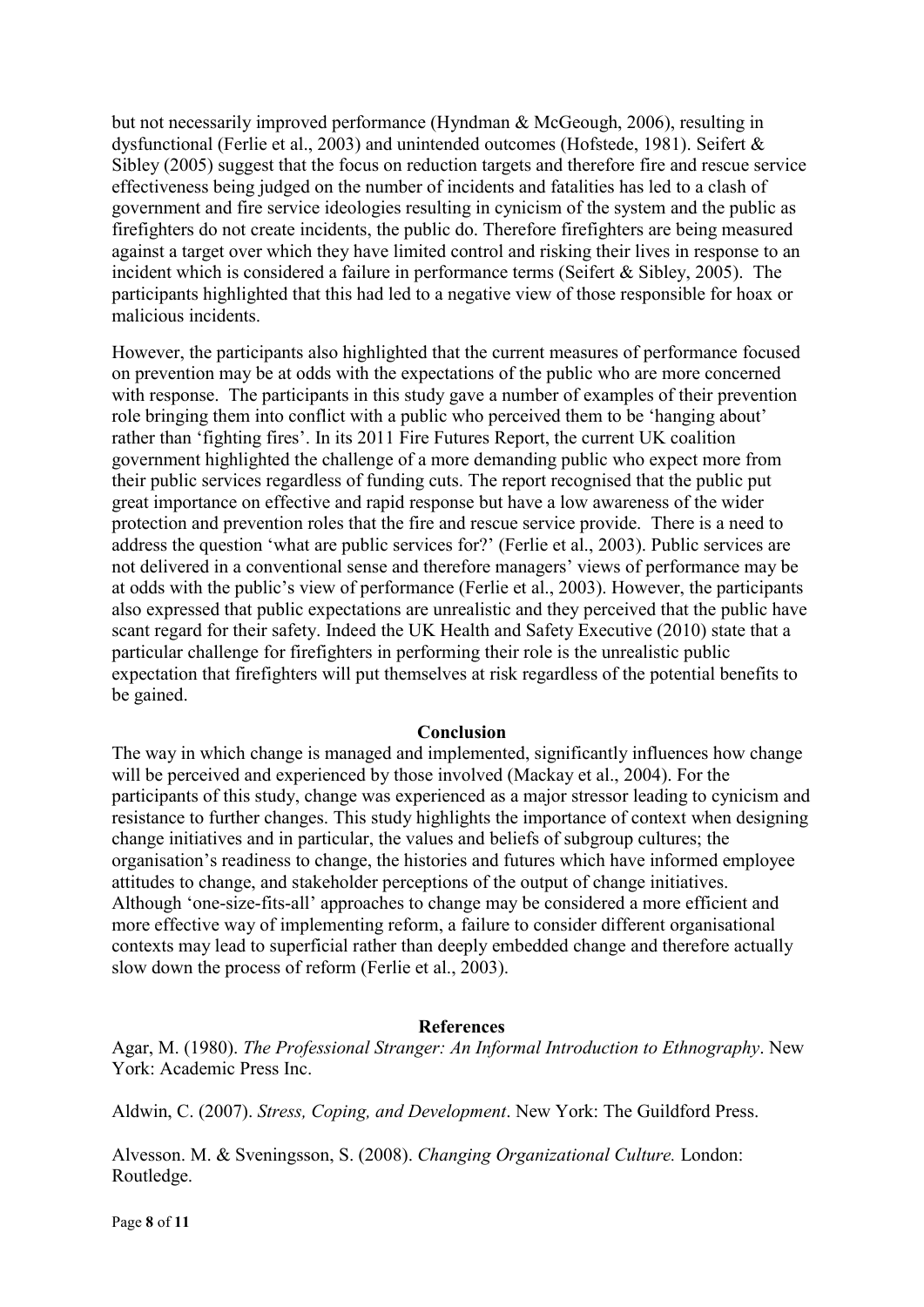Armenakis, A., Harris, S., & Mossholder, K. (1993) Creating readiness for organizational change. *Human Relations*, 46, 681-703.

Arthur, A. (2004). Work-related stress, the blind men and the elephant. *British Journal of Guidance & Counselling*, 32, 157-169.

Ashford, B., Harrison, S., & Corley, G. (2008) Identification in Organizations: An Examination of Four Fundamental Questions. *Journal of Management*, 34, 325-374.

Atkinson, P., Coffey, A., Delamont, S., Lofland, J., & Lofland, L. ( 2001). *Handbook of Ethnography.* London: Sage Publications Ltd.

Bell, E., & Bryman, A. (2007). The Ethics of Management Research: An Exploratory Content Analysis. *British Journal of Management*, 18, 63-77.

Brewer, J. (2000). *Ethnography.* Maidenhead: Open University Press.

Brewer, J. ( 2004). Ethnography, in Cassell, C., & Symon, G. ( 2004). *Essential Guide to Qualitative Methods in Organizational Research.* London: Sage Publications Ltd.

Broadbent, J. & Guthrie, J. (1992). Changes in the Public Sector: A Review of 'Alternative' Accounting Research. *Accounting, Auditing & Accountability Journal*, 5, 3-31.

Burchill, F. (2004). The UK fire services dispute 2002-2003. *Employee Relations*, 25, 404- 421.

Cinite, I., Duxbury, L., & Higgins, C. (2009) Measurement of Perceived Organizational Readiness for Change in the Public Sector. *British Journal of Management*, 20, 265-277.

Department for Communities and Local Government. (2011). *Fire and Rescue Service Operational Statistics for England 2010-2011*. London: Department for Communities and Local Government.

Eisenhardt, K. (1989). Building Theories from Case Study Research. *Academy of Management Review*, 14, 532-550.

Eisenhardt, K., & Graebner, M. (2007). Theory building from cases: Opportunities and challenges. *Academy of Management Journal*, 50, 25-32.

Ferlie, E., Hartley, J. & Martin, S. (2003) Changing Public Service Organisations: Current Perspectives and Future Prospects. *British Journal of Management*, 14, S1-S14.

Folkman, S., & Lazarus, R. (1988). Coping as a mediator of emotion. *Journal of Personality and Social Psychology*, 3, 466–475.

Folkman, S., Lazarus, R., Dunkel-Schetter, C., DeLongis, A., & Gruen, R. (1986). Dynamics of a stressful encounter: Cognitive appraisal, coping, and encounter outcomes. *Journal of Personality and Social Psychology*, 5, 992–1003.

Hammersley, M., & Atkinson, P.( 2007). *Ethnography.* King's Lynn: MPG Books Group.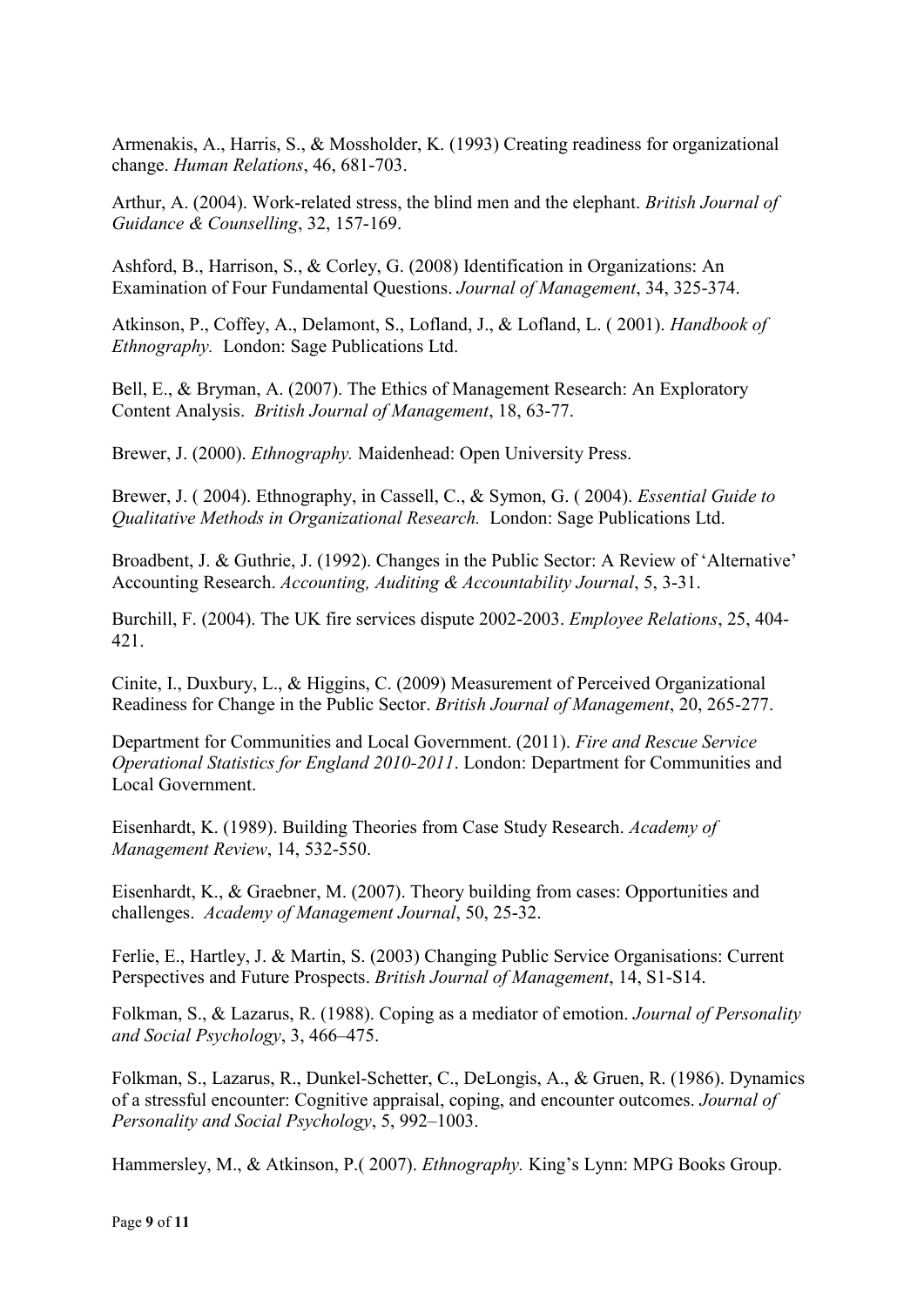Hartley, J. (2004). Case study research, in Cassell, C., & Symon, G. (2004). *Essential Guide to Qualitative Methods in Organizational Research.* London: Sage Publications Ltd.

Health and Safety Executive. (2010). *Striking the balance between operational and health and safety duties in the Fire and Rescue Service.* Sudbury: HSE Books

Heracleous, L. (2001) An Ethnographic Study of Culture in the Context of Organizational Change. *Journal of Applied Behavioral* Science, 37, 426-446.

Heracleous, L. & Langham, B. (1996). Strategic Change and Organizational Culture at Hay Management Consultants. *Long Range Planning*, 29, 485-494.

Hofstede, G. (1981). Management Control of Public and Not-For-Profit Activities. *Accounting, Organizations and Society*, 3, 193-221.

Hood, C. (1991). A public Management for All Seasons. *Public Administration* , 69, 3-19.

Hood, C. (1995). The 'New Public Management' in the 1980s: Variations on a Theme. *Accounting, Organizations, and Society*, 20, 93-109.

Hyndman, N., & McGeough, F. (2006). NPM and Performance Measurement: A Comparative Study of the Public Sectors in Ireland and the UK. *Irish Accounting Review*, 20, 29-57.

Johnson, G. (1992). Managing strategic change – strategy, culture and action, *Long Range Planning,* 25, 28-36.

Jones, F., & Bright, J. (2001). St*ress: Myth, Theory and Research.* Harlow: Pearson Prentice Hall.

King, N. (2004). Using interviews in qualitative research, in Cassell, C. & Symon, G. (2004). *Essential Guide to Qualitative Methods in Organizational Research.* London: Sage Publications Ltd.

Lazarus, R. (1990). Theory-based stress measurement. *Psychological Inquiry*, 1, 3-13.

Lazarus, R. (1993). Coping Theory and Research: Past, Present and Future. *Psychosomatic Medicine*, 55, 234-247.

Lazarus, R. (1999). *Stress and Emotion.* New York: Springer Publishing Company.

Lazarus, R. (2000). Toward better research on stress and coping. *American Psychologist*, 55, 665-673.

Linstead, S. (1997). The Social Anthropology of Management. *British Journal of Management*, 8, 85-98.

Mackay, C., Cousins, R., Kelly, P., Lee, S & McCaig, R. (2004) 'Management Standards' and work-related stress in the UK: Policy background and science, *Work & Stress*, 18, 91- 112.